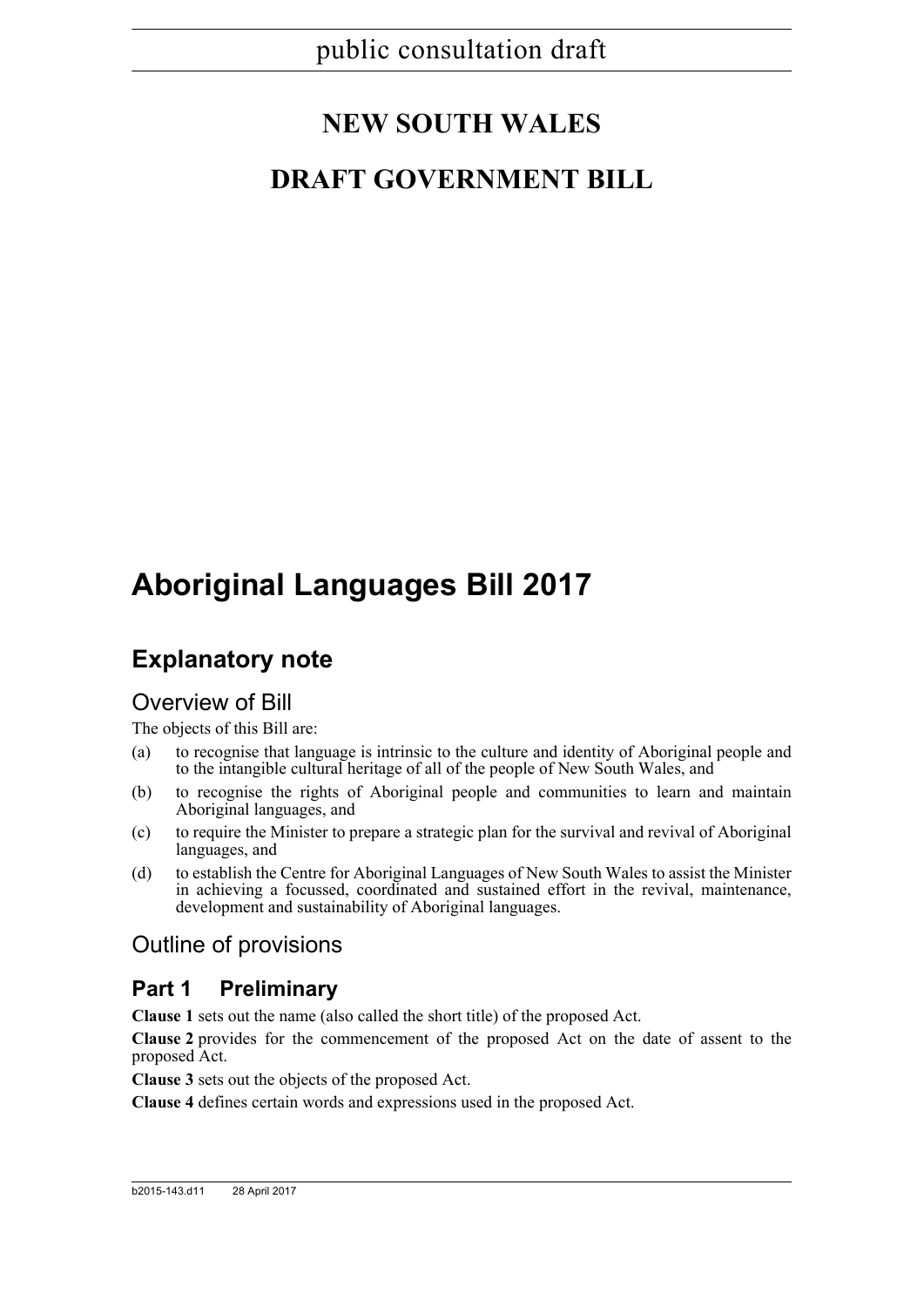Aboriginal Languages Bill 2017 [NSW] Explanatory note

### **Part 2 Strategic plan**

**Clause 5** requires the Minister to prepare a strategic plan for the revival and protection of Aboriginal languages.

**Clause 6** requires the Minister to conduct a review of the strategic plan and prepare a report identifying whether the objects of the plan have been satisfied.

**Clause 7** provides that a report prepared under the proposed Act is required to be tabled in both Houses of Parliament.

### **Part 3 Revival, maintenance, development and sustainability of Aboriginal languages of New South Wales**

**Clause 8** sets out the objective of Part 3 of the proposed Act.

**Clause 9** grants the Minister functions for the purposes of providing a focussed, coordinated and sustained effort in the revival, maintenance, development and sustainability of Aboriginal languages.

**Clause 10** establishes, within Aboriginal Affairs, Department of Education, the Centre for Aboriginal Languages of New South Wales to assist the Minister.

### **Part 4 Miscellaneous**

**Clause 11** allows the Minister to delegate functions under the proposed Act.

**Clause 12** enables the Governor to make regulations for the purposes of the proposed Act.

**Clause 13** provides for the review of the proposed Act 5 years after its commencement.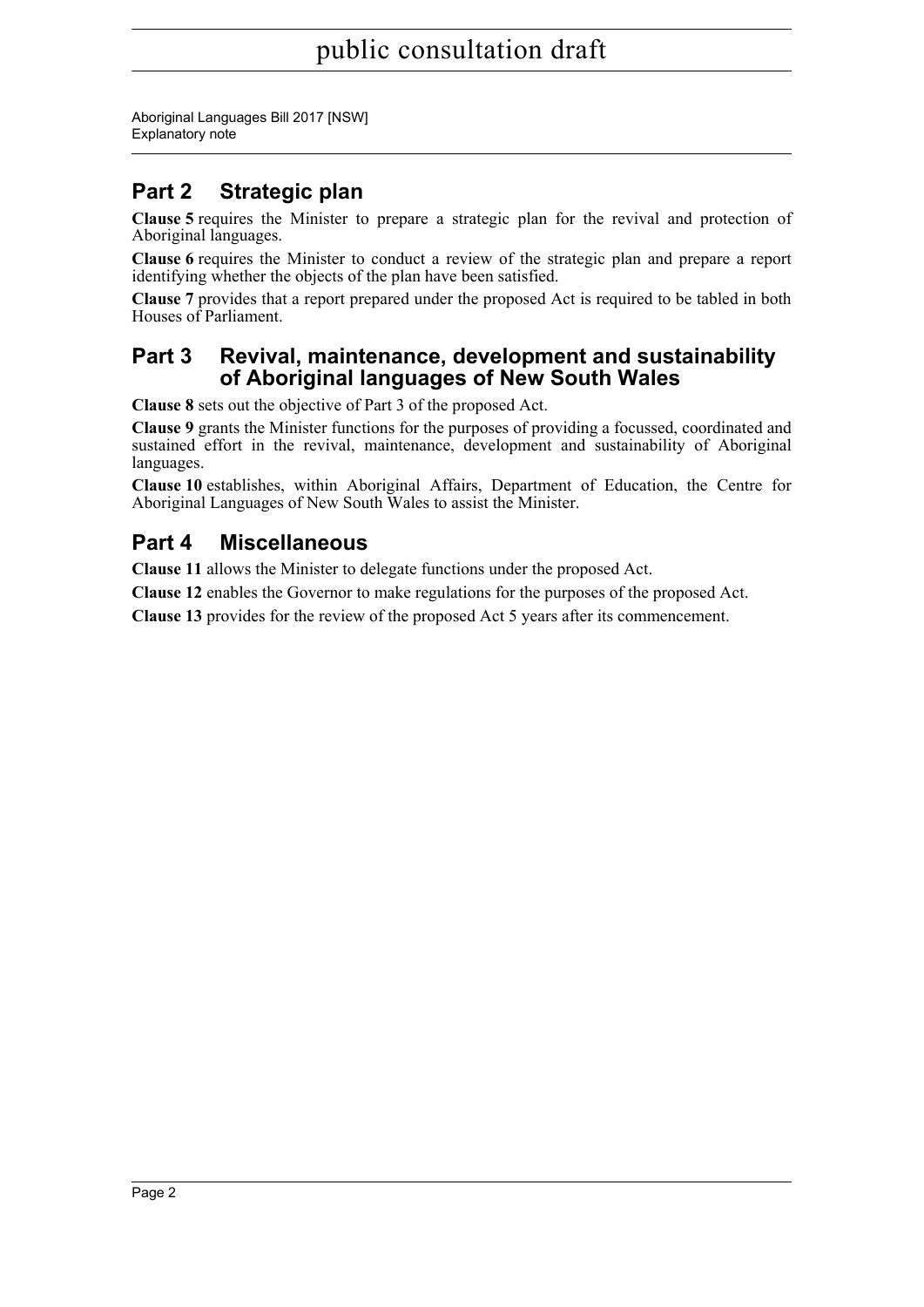# **NEW SOUTH WALES**

## **DRAFT GOVERNMENT BILL**

# **Aboriginal Languages Bill 2017**

## **Contents**

|        |                                                                                                                                                               | Page                                                                 |
|--------|---------------------------------------------------------------------------------------------------------------------------------------------------------------|----------------------------------------------------------------------|
| Part 1 | <b>Preliminary</b>                                                                                                                                            |                                                                      |
|        | Name of Act<br>1<br>2<br>Commencement<br>3<br>Recognition of Aboriginal languages<br>Definitions<br>4                                                         | $\overline{2}$<br>$\overline{2}$<br>$\overline{2}$<br>$\overline{2}$ |
| Part 2 | Strategic plan                                                                                                                                                |                                                                      |
|        | 5<br>Strategic plan for revival and protection of Aboriginal languages<br>6<br>Review of implementation of strategic plan<br>7<br>Tabling of plan and reports | 3<br>3<br>3                                                          |
| Part 3 | Revival, maintenance, development and sustainability of<br><b>Aboriginal languages of New South Wales</b>                                                     |                                                                      |
|        | Objective<br>8<br><b>Functions of Minister</b><br>9<br>10<br>Centre for Aboriginal Languages of New South Wales                                               | 4<br>4<br>4                                                          |
| Part 4 | <b>Miscellaneous</b>                                                                                                                                          |                                                                      |
|        | 11<br>Delegation<br>Regulations<br>12<br>Review of Act<br>13                                                                                                  | 5<br>5<br>5                                                          |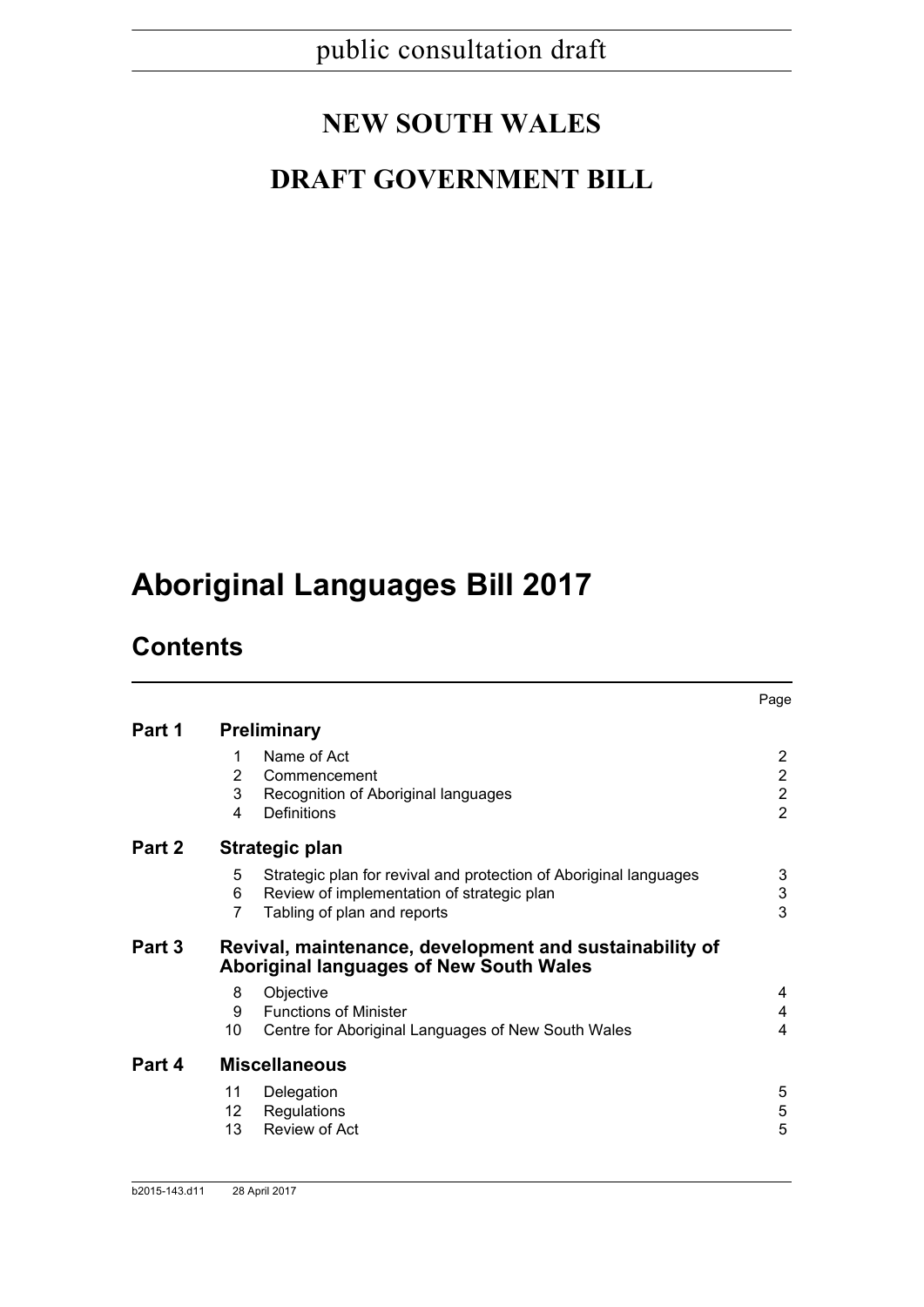## **NEW SOUTH WALES**

## **DRAFT GOVERNMENT BILL**

# **Aboriginal Languages Bill 2017**

No , 2017

#### **A Bill for**

An Act to recognise, revive and protect the languages of the traditional custodians and occupants of the land in the State of New South Wales; to establish the Centre for Aboriginal Languages of New South Wales; and for other purposes.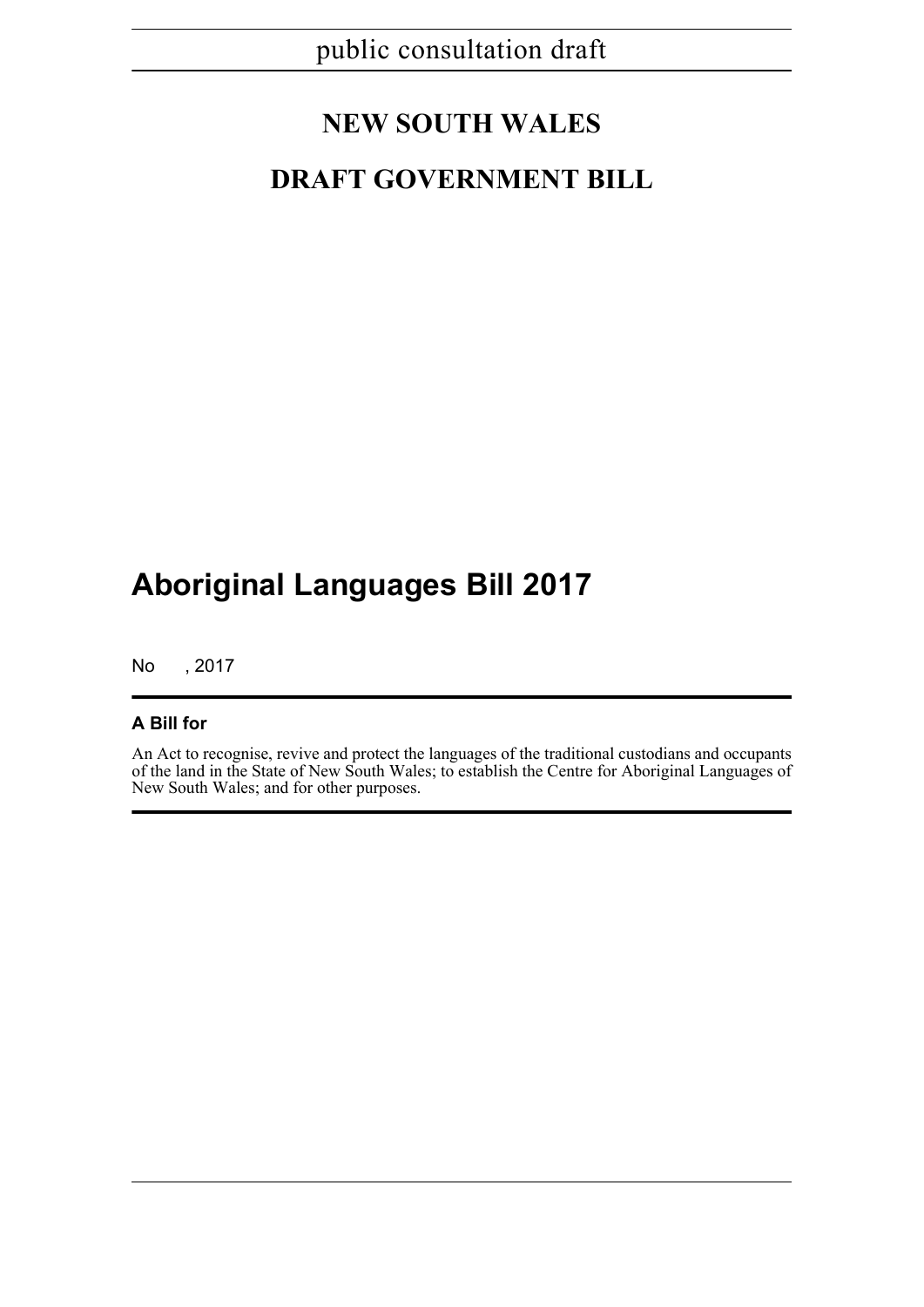Aboriginal Languages Bill 2017 [NSW] Part 1 Preliminary

#### **The Legislature of New South Wales enacts:**

### <span id="page-4-1"></span><span id="page-4-0"></span>**Part 1 Preliminary**

**1 Name of Act**

This Act is the *Aboriginal Languages Act 2017*.

#### <span id="page-4-2"></span>**2 Commencement**

This Act commences on the date of assent to this Act.

#### <span id="page-4-3"></span>**3 Recognition of Aboriginal languages**

- (1) In enacting this Act, Parliament recognises:
	- (a) that language is intrinsic to the culture and identity of Aboriginal people and to the intangible cultural heritage of all of the people of New South Wales, and
	- (b) the rights of Aboriginal people and communities to learn and maintain Aboriginal languages, and
	- (c) the role of the New South Wales Government in recognising, protecting and reviving Aboriginal languages.
- (2) In enacting this Act, Parliament acknowledges the need to take action:
	- (a) to revive and protect Aboriginal languages, and
	- (b) to prevent the further loss of Aboriginal languages, and
	- (c) to ensure the survival of Aboriginal languages.

#### <span id="page-4-4"></span>**4 Definitions**

(1) In this Act:

*Aboriginal language* means a language, or dialect of a language, of the traditional custodians and occupants of the land in the State of New South Wales.

*function* includes a power, authority or duty, and *exercise* a function includes perform a duty.

*strategic plan* means the plan for the revival and protection of Aboriginal languages prepared under section 5.

**Note.** The *Interpretation Act 1987* contains definitions and other provisions that affect the interpretation and application of this Act.

(2) Notes included in this Act do not form part of this Act.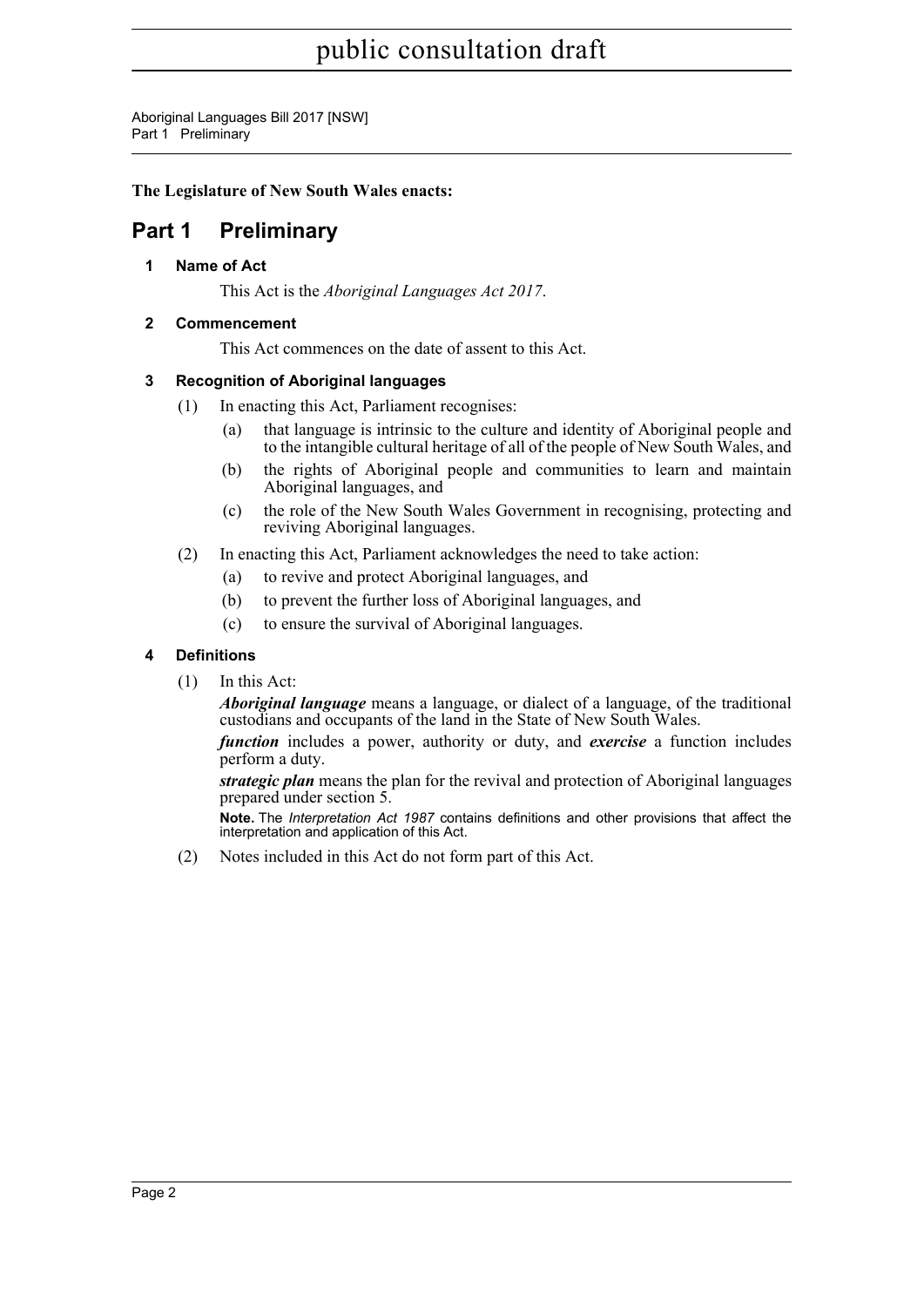Aboriginal Languages Bill 2017 [NSW] Part 2 Strategic plan

### <span id="page-5-1"></span><span id="page-5-0"></span>**Part 2 Strategic plan**

#### **5 Strategic plan for revival and protection of Aboriginal languages**

- (1) The Minister is to cause a strategic plan to be prepared for the revival and protection of Aboriginal languages.
- (2) The strategic plan is to make provision for the following:
	- (a) targeting of funding and investment for the protection and revival of Aboriginal languages,
	- (b) structures, programs and mechanisms to promote and encourage the use of Aboriginal languages,
	- (c) enhancement of Aboriginal language revival programs,
	- (d) public, private and community partnerships to deliver Aboriginal language revival programs,
	- (e) any other matter that the Minister considers appropriate to give effect to the revival and protection of Aboriginal languages.
- (3) The Minister is required to prepare a new strategic plan every 5 years.
- (4) The Minister is to cause a copy of the strategic plan to be published on a publicly accessible website.

#### <span id="page-5-2"></span>**6 Review of implementation of strategic plan**

The Minister is to conduct a review of the implementation of the strategic plan each year and to prepare a report to identify whether the objects of the strategic plan have been satisfied.

#### <span id="page-5-3"></span>**7 Tabling of plan and reports**

- (1) The Minister is to lay (or cause to be laid) before both houses of Parliament a copy of the report on the implementation of the strategic plan as soon as practicable after the report has been prepared.
- (2) If a House of Parliament is not sitting when the Minister seeks to lay the report before it, the Minister may present copies of the report to the Clerk of the House concerned.
- (3) The report:
	- (a) is, on presentation and for all purposes, taken to have been laid before the House, and
	- (b) may be printed by authority of the Clerk of the House, and
	- (c) if so printed, is for all purposes taken to be a document published by or under the authority of the House, and
	- (d) is to be recorded:
		- (i) in the case of the Legislative Council, in the Minutes of the Proceedings of the Legislative Council, and
		- (ii) in the case of the Legislative Assembly, in the Votes and Proceedings of the Legislative Assembly,

on the first sitting day of the House after receipt of the report by the Clerk.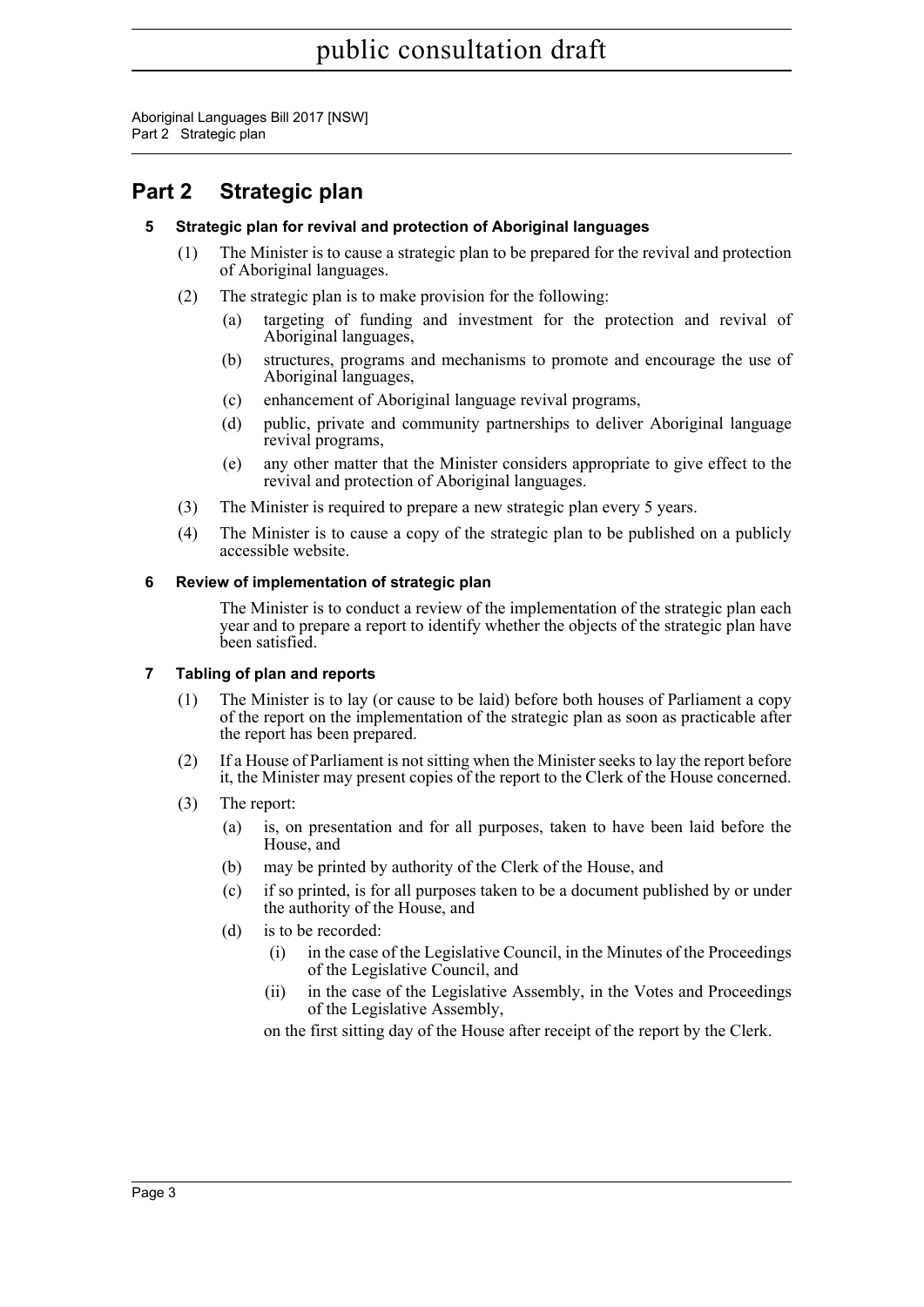Aboriginal Languages Bill 2017 [NSW]

Part 3 Revival, maintenance, development and sustainability of Aboriginal languages of New South Wales

### <span id="page-6-0"></span>**Part 3 Revival, maintenance, development and sustainability of Aboriginal languages of New South Wales**

#### <span id="page-6-1"></span>**8 Objective**

The objective of this Part is to provide a focussed, coordinated and sustained effort in the revival, maintenance, development and sustainability of Aboriginal languages.

#### <span id="page-6-2"></span>**9 Functions of Minister**

For the purpose of achieving the objective of this Part, the Minister has the following functions:

- (a) to bring together specialists to offer multi-disciplinary advice and direction for Aboriginal language revival efforts in New South Wales,
- (b) to adapt and promote effective methods of Aboriginal language revival,
- (c) to identify priorities for revival efforts,
- (d) to provide funding for, and co-ordinate investment in, Aboriginal language revival activities,
- (e) to promote education and employment opportunities in Aboriginal language revival,
- (f) to provide advice and recommendations in relation to the revival of Aboriginal languages,
- (g) to develop resources for the revival, recording and transmission of Aboriginal languages,
- (h) to provide funding for community language initiatives,
- (i) to foster the use and appreciation of Aboriginal languages.

#### <span id="page-6-3"></span>**10 Centre for Aboriginal Languages of New South Wales**

The Centre for Aboriginal Languages of New South Wales is established within Aboriginal Affairs, Department of Education to assist the Minister in achieving the objective of this Part.